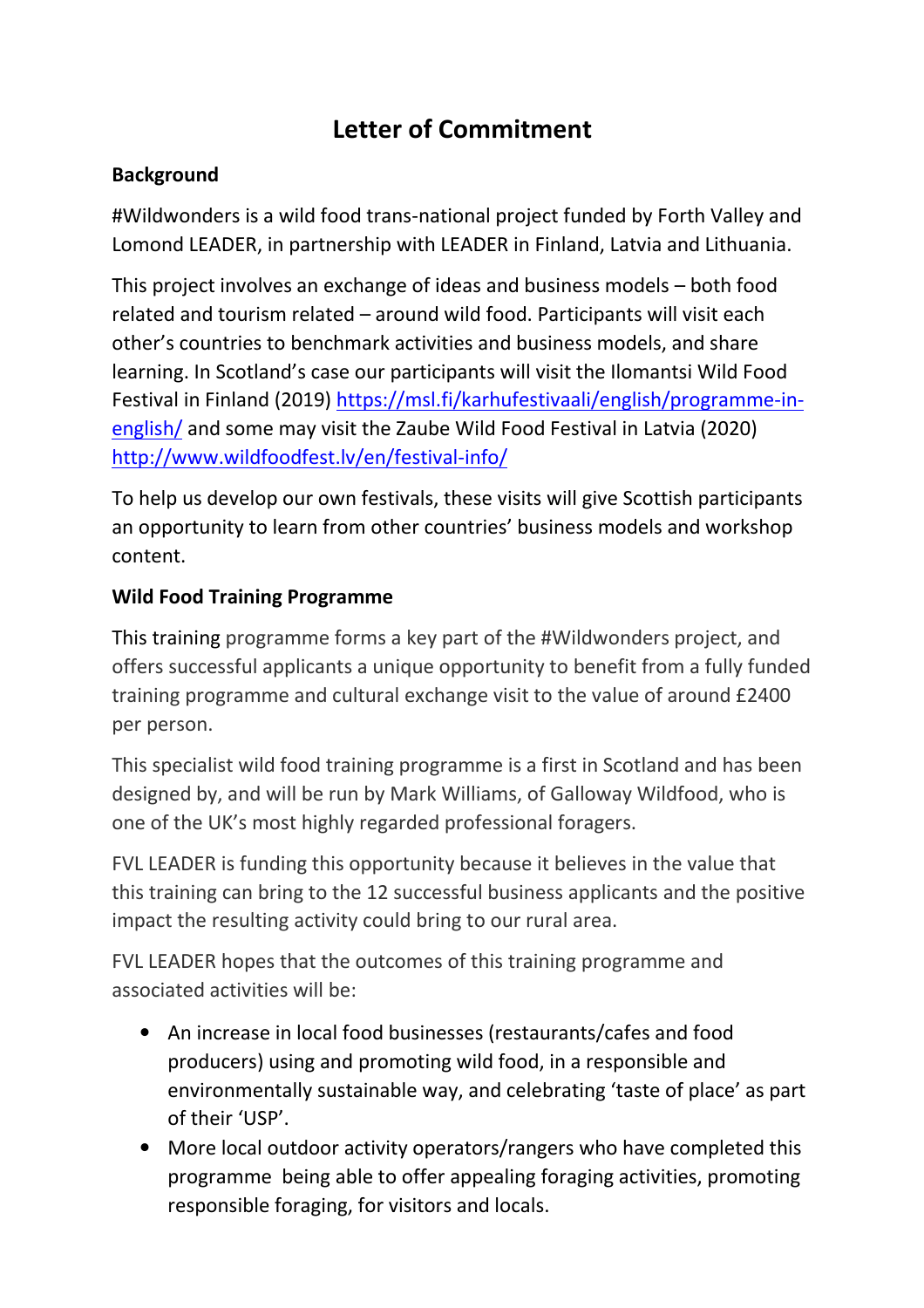- New collaborations between rural accommodation and educational businesses, food businesses and activity operators around responsible foraging and wild food events.
- A lively exchange of knowledge and learning with our European partners (Finland, Latvia and Lithuania) in this project
- Program participants playing a key role in our wild food festival in both 2018/2019, offering walks, interesting menus and workshops, and thus increasing interest in and enthusiasm for wild food and responsible foraging in our area
- Participants delivering an agreed number of foraging experiences/new wild food products/wild food menus in year 2 (2020)

With these outcomes in mind, we expect the following types of participants (but not restricted to) based or operating in the FVL LEADER area:

- Chefs
- Owners of restaurants/cafes
- Owners of existing food businesses thinking of product development
- People thinking of setting up new food businesses which may involve wild food
- Outdoor education and activity providers, or walking guides/rangers
- People planning to set up, or expand, a business to include foraging education and/or activities

# The following is an agreement between yourself and FVL LEADER to ensure commitment and help us with the selection process

### We commit to provide:

- A unique and practical training programme with monthly sessions running from March to November 2019 (details in course outline)
- An organised and fully funded 5 day/4 night study trip to Finland, August 2019, to learn from our partners and experience the Illomantsi Wild Food Festival (participants must arrange and pay for their own travel insurance)
- 2 Wild Food Festivals, organised and promoted through the project, at which you will participate and which will offer a great opportunity to promote your business and attract new customers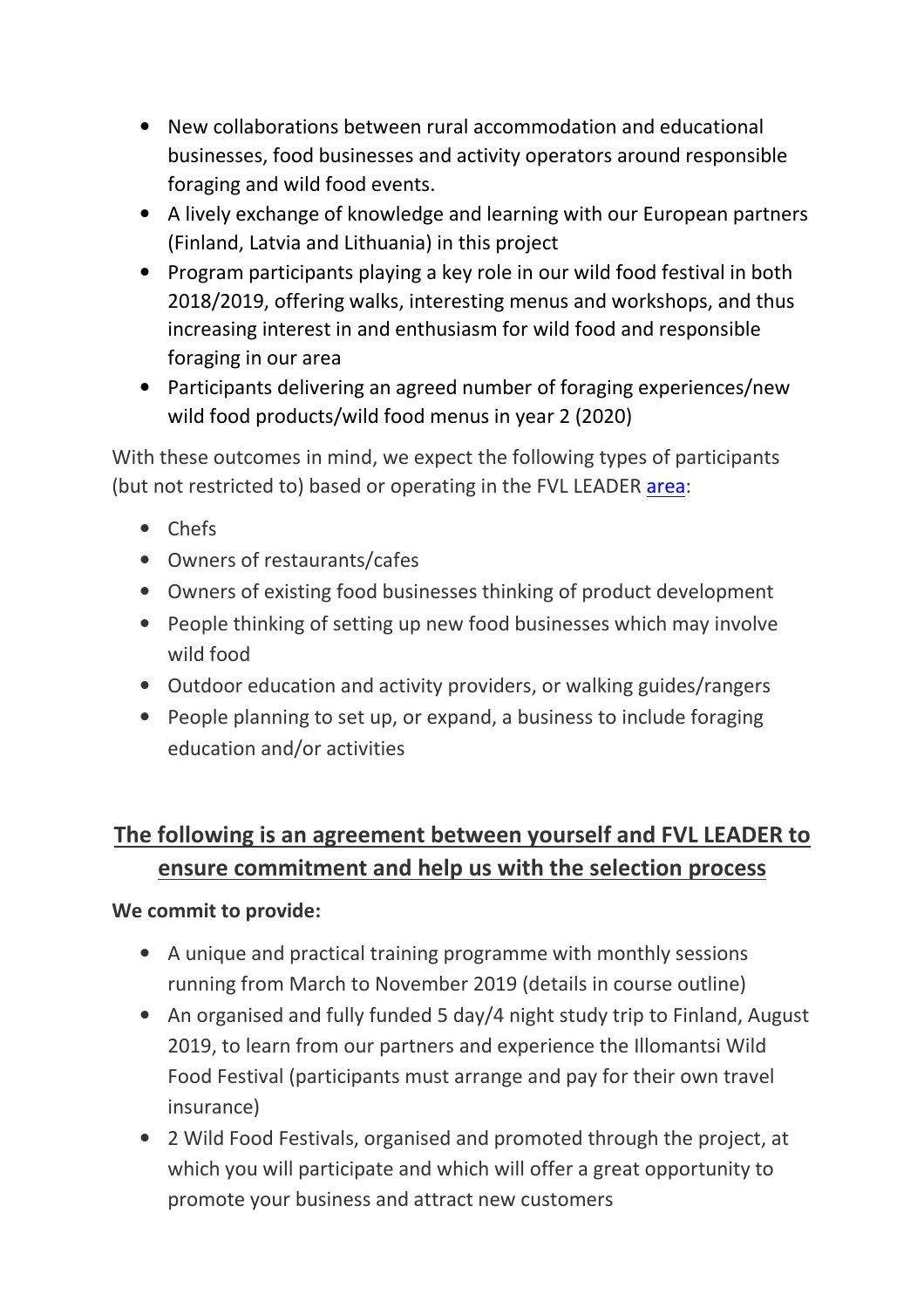- The possibility to take part in a second funded study trip to Latvia in July 2020 and experience the Zaube Wild Food Festival and other relevant activities (places will be limited so not all participants will be able to go)
- Valuable opportunities to share learning with our Finnish, Latvian and Lithuanian project partners

### You commit to:

- Making the most of this unique opportunity which in some cases could be a 'game changer' for your business and lifestyle
- Attending each of the scheduled training days at various locations (primarily in the Forth Valley and Loch Lomond area but with one or two days further afield), and completing the monthly 'homework' as set by your trainer. Depending on your location, these days could involve significant journey time for you so you must commit to setting aside time and other resources for these monthly training days.
- Attending the funded study trip to Finland (August 14-18, 2019)
- Running at least one activity/special menu/developing a new product for sale, at each of our Wild Food Festivals in September 2019 and May 2020
- Taking part in foraging and wild food activities over the weekend of September 14/15, 2019, when we will host a study visit for our Finnish and Latvian partners (One of these days will be the Wild Food Festival – as above)
- Providing input into the course evaluation and outcomes report that your trainer will be delivering
- Deliver a minimum of 5 wild food activities as part of your business, or as free opportunities, in 2020. For food businesses this could take the form of new products or a special dinner, or simply including wild food in your recipes on a seasonal basis.

# The cost?

Participants are asked to pay a deposit of £250 towards the programme. This will be fully refunded at the end of the programme if the commitments, as outlined above, have been met. In exceptional or unavoidable circumstances allowances will be made.

Note that you will also have to meet the costs of travel to each monthly session and to the wild food festivals to be held in 2019 and 2020. We envisage